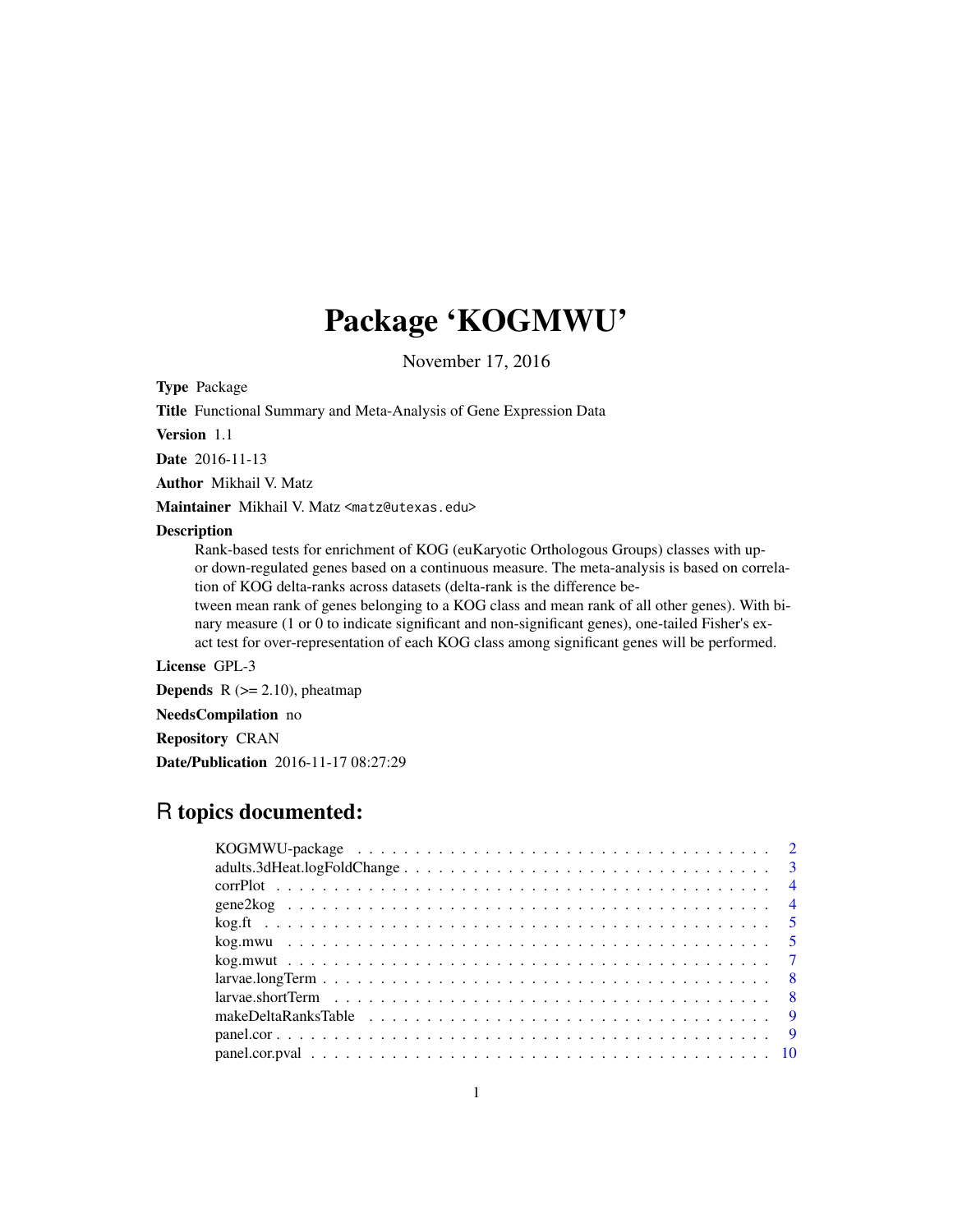# <span id="page-1-0"></span>**Index** [11](#page-10-0)

#### Description

Rank-based tests for enrichment of KOG (euKaryotic Orthologous Groups) classes with up- or down-regulated genes based on a continuous measure. The meta-analysis is based on correlation of KOG delta-ranks across datasets (delta-rank is the difference between mean rank of genes belonging to a KOG class and mean rank of all other genes). With binary measure (1 or 0 to indicate significant and non-significant genes), one-tailed Fisher's exact test for over-representation of each KOG class among significant genes will be performed.

# Details

| Package: | <b>KOGMWU</b> |
|----------|---------------|
| Type:    | Package       |
| Version: | 1.1           |
| Date:    | 2016-11-13    |
| License: | GPL-3         |

The most important function is kog.mwu, which performs a series of Mann-Whitney U tests when given two data tables: one, containing measures of interest for each gene (for example, log foldchange), and another, listing the association of each gene with a KOG class. The KOG class annotations for a collection of genes can be obtained using Weizhng Li's lab KOG BLAST server.

#### Author(s)

Mikhail V. Matz

Maintainer: Mikhail V. Matz <matz@utexas.edu>

# References

Dixon GB, Davies SW, Aglyamova GA, Meyer E, Bay LK and Matz MV (2015) Genomic determinants of coral heat tolerance across latitudes. Weizhong Li's KOG BLAST server: http://weizhonglab.ucsd.edu/metagenomic-analysis/server/kog/

# Examples

```
## Not run:
data(adults.3dHeat.logFoldChange)
data(larvae.longTerm)
data(larvae.shortTerm)
data(gene2kog)
```
# Analyzing adult coral response to 3-day heat stress: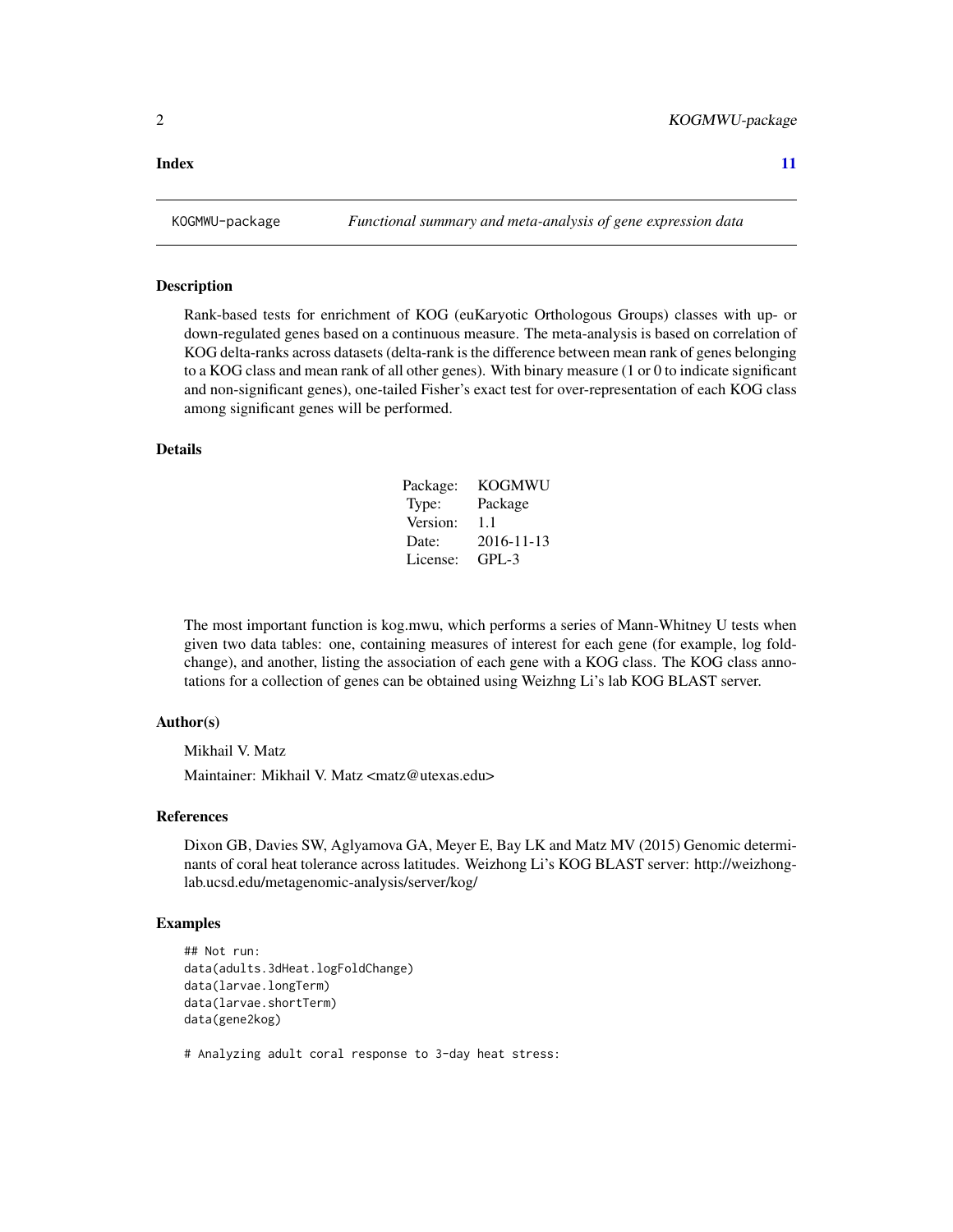```
alfc.lth=kog.mwu(adults.3dHeat.logFoldChange,gene2kog)
alfc.lth
# coral larvae response to 5-day heat stress:
l.lth=kog.mwu(larvae.longTerm,gene2kog)
l.lth
# coral larvae response to 4-hour heat stress
l.sth=kog.mwu(larvae.shortTerm,gene2kog)
l.sth
# compiling a table of delta-ranks to compare these results:
ktable=makeDeltaRanksTable(list("adults.long"=alfc.lth,"larvae.long"=l.lth,"larvae.short"=l.sth))
# Making a heatmap with hierarchical clustering trees:
pheatmap(as.matrix(ktable),clustering_distance_cols="correlation")
# exploring correlations between datasets
pairs(ktable, lower.panel = panel.smooth, upper.panel = panel.cor)
# p-values of these correlations in the upper panel:
pairs(ktable, lower.panel = panel.smooth, upper.panel = panel.cor.pval)
# plotting individual delta-rank correlations:
corrPlot(x="adults.long",y="larvae.long",ktable)
corrPlot(x="larvae.short",y="larvae.long",ktable)
## End(Not run)
```
adults.3dHeat.logFoldChange

*Heat stress response of adult coral*

#### **Description**

Acropora millepora (adult) response to three days of heat stress (31.5oC) log-fold-changes inferred using DESeq package from tag-based RNA-seq data.

# Usage

```
data("adults.3dHeat.logFoldChange")
```
#### Format

A data frame with 44363 observations on the following 2 variables.

gene gene id, a factor with 44363 levels

lfc log fold-change, a numeric vector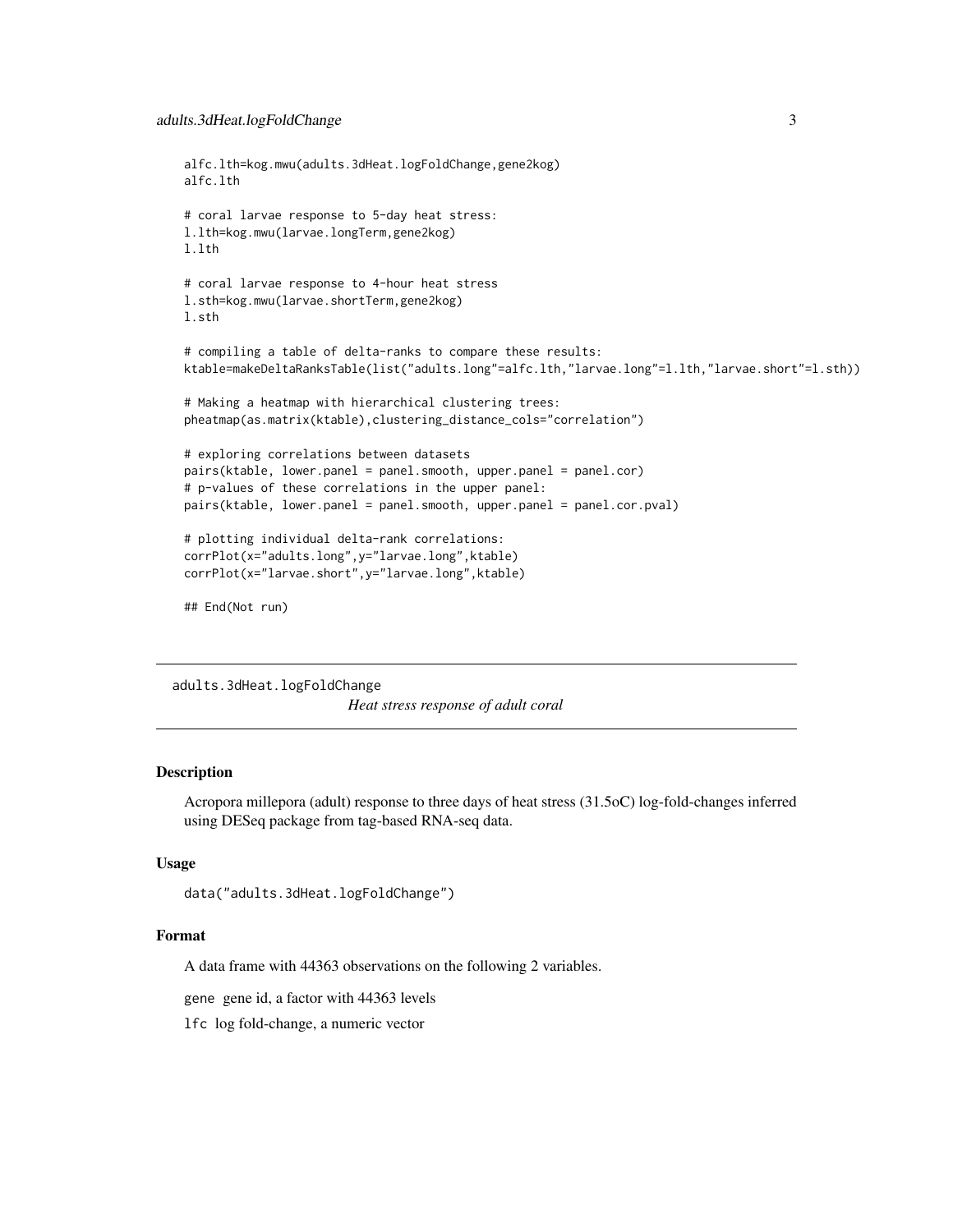<span id="page-3-0"></span>

# Description

Plots Pearson's correlation between two columns in a dataframe, identified by column names. Also plots linear regression line and lists the correlation coefficient (r) and cor.test p-value.

# Usage

corrPlot(x, y, data, ...)

# Arguments

| x    | Name of the column to form X axis        |
|------|------------------------------------------|
|      | Name of the column to form Y axis        |
| data | The dataframe containing the two columns |
|      | Additional options for plot()            |

## References

Dixon GB, Davies SW, Aglyamova GA, Meyer E, Bay LK and Matz MV (2015) Genomic determinants of coral heat tolerance across latitudes.

| gene2kog | KOG class annotations |
|----------|-----------------------|
|----------|-----------------------|

# Description

KOG class annotations for Acropora millerpoa transcriptome.

#### Usage

data("gene2kog")

# Format

A data frame with 16175 observations on the following 2 variables.

V1 a factor with 16175 levels

V2 a factor with 23 levels

# Source

https://dl.dropboxusercontent.com/u/37523721/amillepora\_transcriptome\_july2014.zip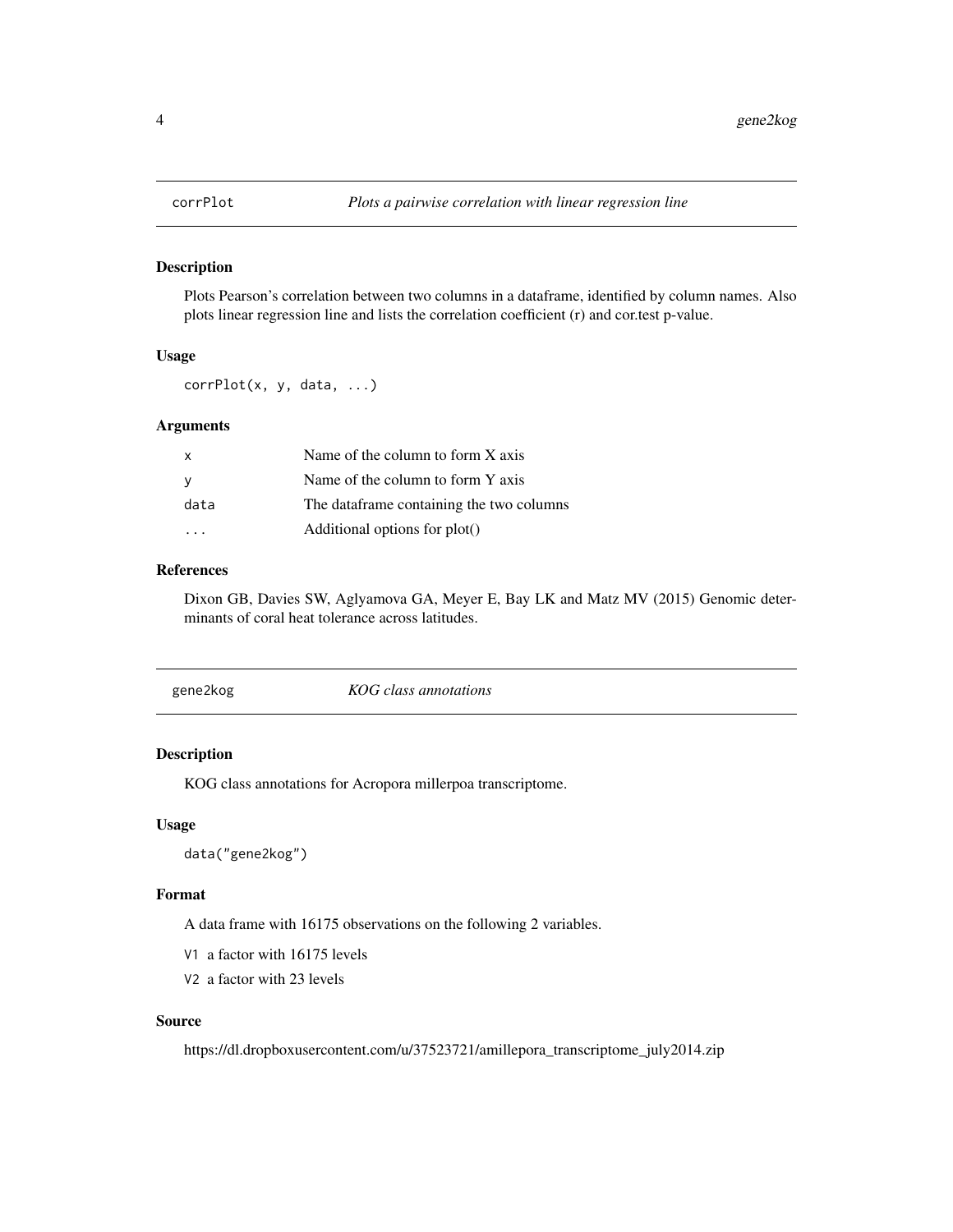#### <span id="page-4-0"></span> $kog.ft$  5

# References

Transcriptome assembly: Moya et al (2012), Mol Ecol 21:2440-2454. Transcriptome annotation: Dixon GB, Davies SW, Aglyamova GA, Meyer E, Bay LK and Matz MV (2015) Genomic determinants of coral heat tolerance across latitudes.

kog.ft *One-tailed Fisher's exact test for KOG enrichment.*

# Description

Accessory function to kog.mwu()

# Usage

kog.ft(gos)

# Arguments

| gos | A data frame with three columns, 'seq' (gene id),'term' (KOG class) and 'value' |
|-----|---------------------------------------------------------------------------------|
|     | (either 0 or 1, indicating significance).                                       |

#### Value

A dataframe with three columns: 'term', 'nseqs', 'pval' and 'padj'

# Author(s)

Mikhail V. Matz

# References

Dixon GB, Davies SW, Aglyamova GA, Meyer E, Bay LK and Matz MV (2015) Genomic determinants of coral heat tolerance across latitudes.

kog.mwu *Tests for KOG class enrichment.*

# Description

Determines whether some KOG classes are significantly enriched with up- or down-regulated genes (Mann-Whitney U test for continuous measure), or whether some KOG classes are significantly over-represented among "significant" genes (one-tailed Fisher's exact test for binary measure, 0 or 1).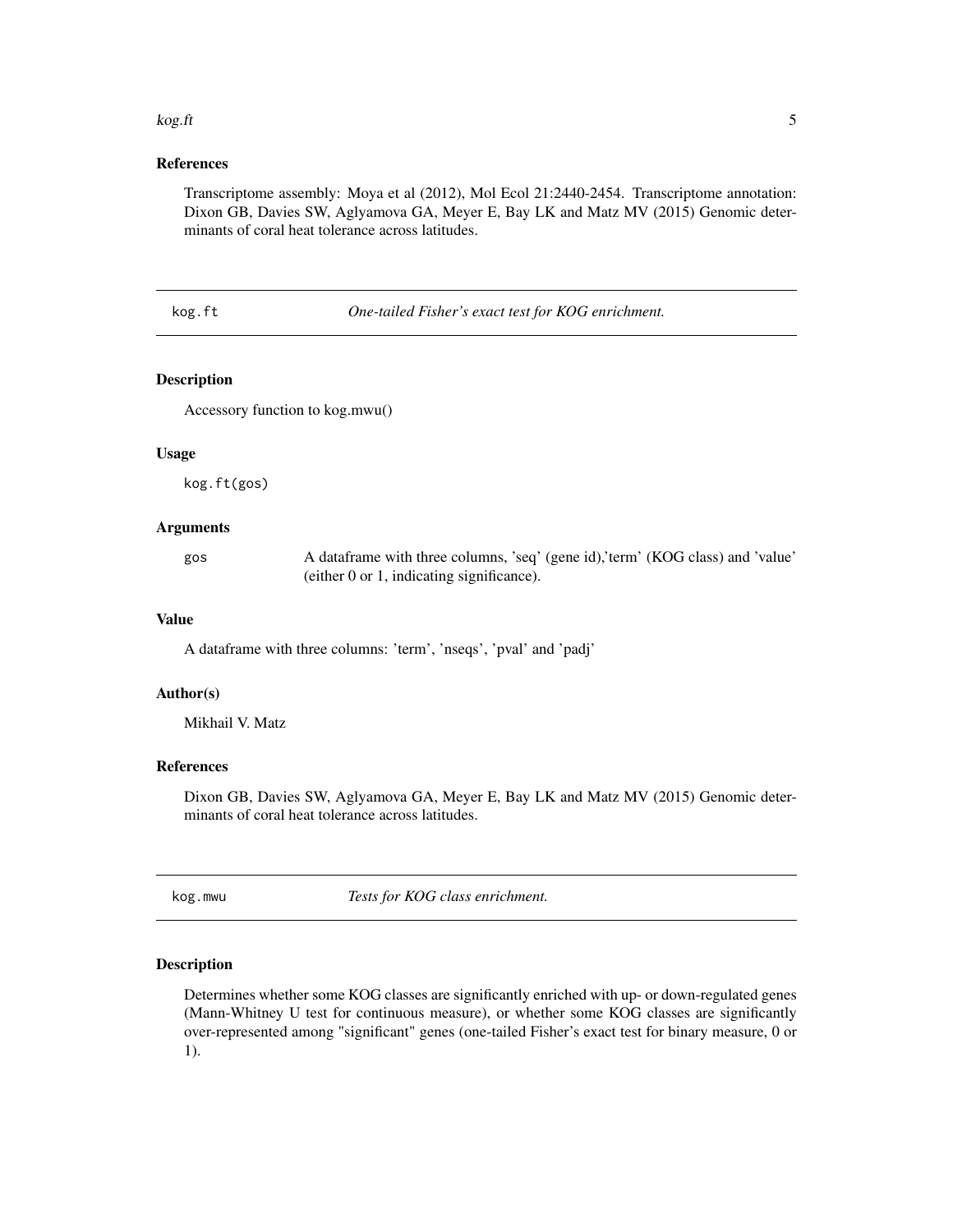#### Usage

```
kog.mwu(data, gene2kog, Alternative = "t")
```
#### Arguments

| data        | Two-column dataframe: gene id, measure of significance.                                                                                           |
|-------------|---------------------------------------------------------------------------------------------------------------------------------------------------|
| gene2kog    | Two-column dataframe of gene annotations: gene id, KOG class. The gene list<br>can be longer or shorter than the first column in the 'data' item. |
| Alternative | Tailedness of the Mann-Whitney U test: two-tailed ("t"), greater ("g"), or less<br>(T1")                                                          |

### Details

The measure can be continuous (such as log fold change), in which case Mann-Whitney U test will be performed, or binary (1 or 0: significant or not), in which case Fisher's exact test will be performed. The KOG class annotations for a collection of genes can be obtained using Weizhng Li's lab KOG BLAST server.

# Value

For continuous measure, a dataframe with three columns: term : KOG class nseqs : Number of genes in this class delta.rank : Difference between the mean rank of genes belonging to this KOG class and all other genes pval : p-value of the Mann-Whitney U test padj : p-value adjusted using Benjamini-Hochberg 1995 "fdr" procedure

For binary measure, the output is similar but does not contain the delta.rank column.

### Author(s)

Mikhail V. Matz <matz@utexas.edu>

# References

Dixon GB, Davies SW, Aglyamova GA, Meyer E, Bay LK and Matz MV (2015) Genomic determinants of coral heat tolerance across latitudes. Weizhong Li's KOG BLAST server: http://weizhonglab.ucsd.edu/metagenomic-analysis/server/kog/

# Examples

```
## Not run:
data(adults.3dHeat.logFoldChange)
data(larvae.longTerm)
data(larvae.shortTerm)
data(gene2kog)
# Analyzing adult coral response to 3-day heat stress:
alfc.lth=kog.mwu(adults.3dHeat.logFoldChange,gene2kog)
alfc.lth
```
# coral larvae response to 5-day heat stress: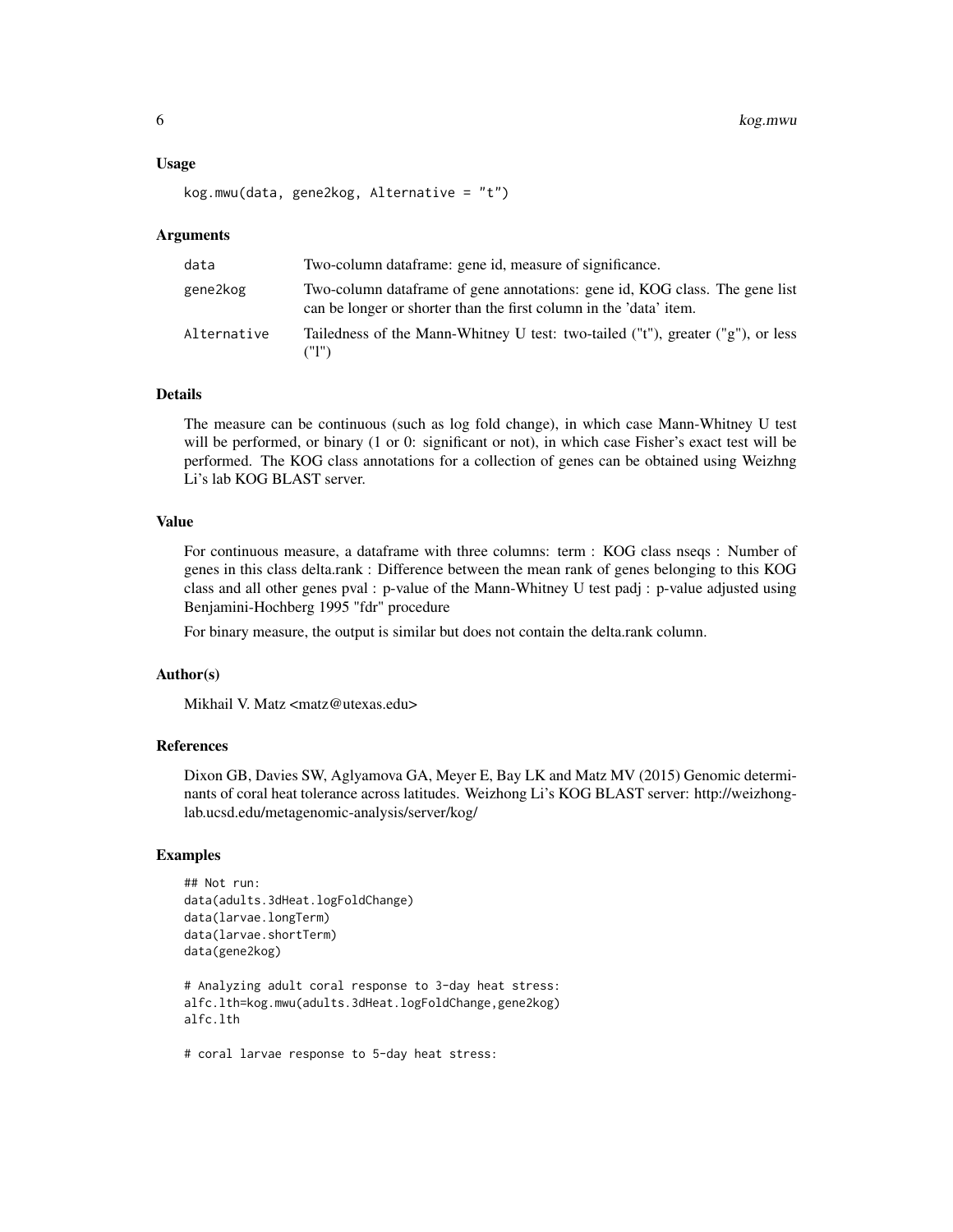#### <span id="page-6-0"></span>kog.mwut 7

```
l.lth=kog.mwu(larvae.longTerm,gene2kog)
l.lth
# coral larvae response to 4-hour heat stress
l.sth=kog.mwu(larvae.shortTerm,gene2kog)
l.sth
# compiling a table of delta-ranks to compare these results:
ktable=makeDeltaRanksTable(list("adults.long"=alfc.lth,"larvae.long"=l.lth,"larvae.short"=l.sth))
# Making a heatmap with hierarchical clustering trees:
pheatmap(as.matrix(ktable),clustering_distance_cols="correlation")
# exploring correlations between datasets
pairs(ktable, lower.panel = panel.smooth, upper.panel = panel.cor)
# p-values of these correlations in the upper panel:
pairs(ktable, lower.panel = panel.smooth, upper.panel = panel.cor.pval)
# plotting individual delta-rank correlations:
corrPlot(x="adults.long",y="larvae.long",ktable)
corrPlot(x="larvae.short",y="larvae.long",ktable)
## End(Not run)
```
kog.mwut *Mann-Whitney U test for KOG enrichment.*

#### Description

Accessory function to kog.mwu()

# Usage

kog.mwut(gos, Alternative = "t")

#### **Arguments**

| gos         | A dataframe with three columns, 'seq' (gene id),'term' (KOG class) and 'value'<br>(continuous measure, such as log fold-change). |
|-------------|----------------------------------------------------------------------------------------------------------------------------------|
| Alternative | Tailedness of the MWU test: two-tailed ("t"), greater-than ("g"), or less-than<br>("1")                                          |

#### Value

A dataframe with three columns: 'term', 'nseqs', 'delta.rank', 'pval' and 'padj'

# Author(s)

Mikhail V. Matz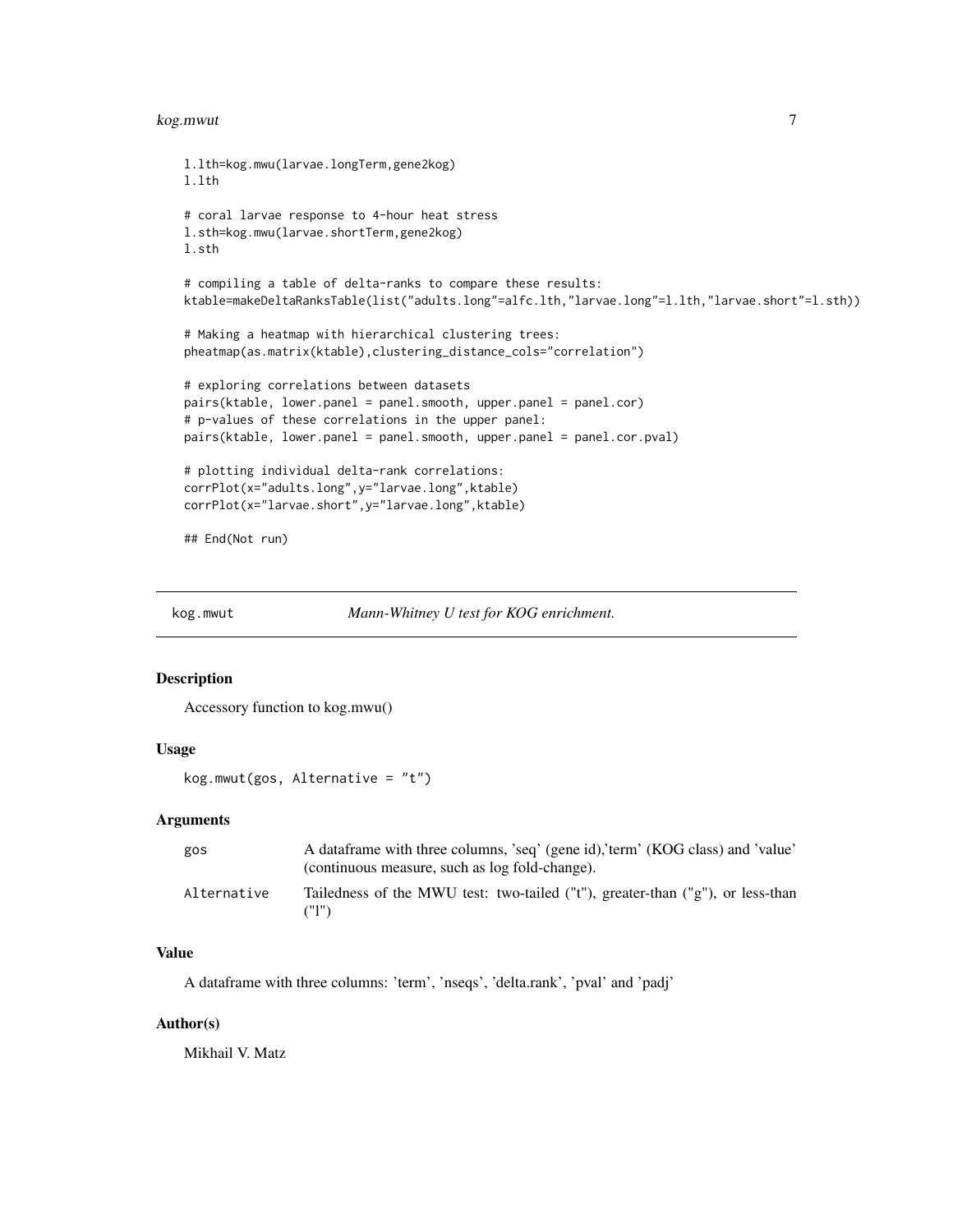# <span id="page-7-0"></span>References

Dixon GB, Davies SW, Aglyamova GA, Meyer E, Bay LK and Matz MV (2015) Genomic determinants of coral heat tolerance across latitudes.

larvae.longTerm *Long-term heat stress response of coral larvae*

# Description

Acropora millepora (larvae) response to five days of heat stress (31.5oC) log-fold-changes inferred using DESeq package from tag-based RNA-seq data from Meyer et al Mol Ecol 2011,17:3599-3616

# Usage

data("larvae.longTerm")

# Format

A data frame with 31844 observations on the following 2 variables.

gene gene id, a factor with 31844 levels

lfc log fold-change, a numeric vector

larvae.shortTerm *Short-term heat stress response of coral larvae*

## Description

Acropora millepora (larvae) response to four hours of heat stress (31.5oC) log-fold-changes inferred using DESeq package from tag-based RNA-seq data from Meyer et al Mol Ecol 2011,17:3599- 3616.

#### Usage

```
data("larvae.shortTerm")
```
#### Format

A data frame with 32307 observations on the following 2 variables.

gene gene id, a factor with 32307 levels

lfc log fold-change, a numeric vector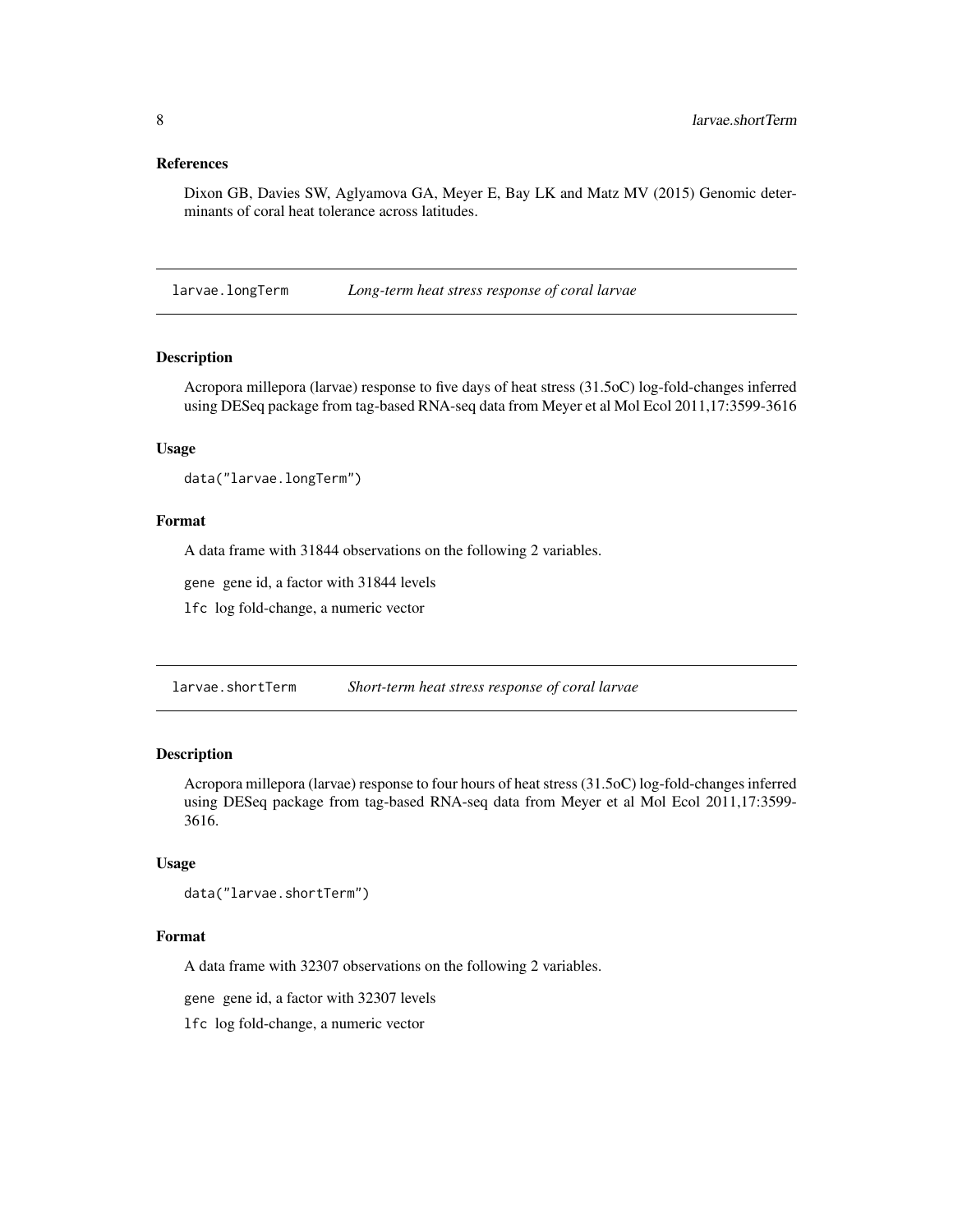<span id="page-8-0"></span>makeDeltaRanksTable *Make a combined delta-ranks table from several kog.mwu() results.*

# Description

Extracts delta ranks from several kog.mwu() result tables and combines them into a single dataframe for heat map plotting and correlation analysis.

# Usage

```
makeDeltaRanksTable(ll)
```
#### Arguments

ll A list of dataframes output by kog.mwu() function.

# Value

A dataframe of delta-ranks (rows - KOG classes, columns - delta-ranks in different datasets).

# Author(s)

Mikhail V. Matz

# References

Dixon GB, Davies SW, Aglyamova GA, Meyer E, Bay LK and Matz MV (2015) Genomic determinants of coral heat tolerance across latitudes.

panel.cor *accessory function for pairs() to display Pearson correlations*

# Description

works as upper.panel or lower.panel argument of pairs() (package graphics).

# Usage

```
panel.cor(x, y, digits=2, cex.cor)
```
#### **Arguments**

| X        | x element of the pairs() matrix               |
|----------|-----------------------------------------------|
| <b>V</b> | y element of the pairs() matrix               |
| digits   | number of non-zero digits to leave at the end |
| cex.cor  | scaling factor for displayed text             |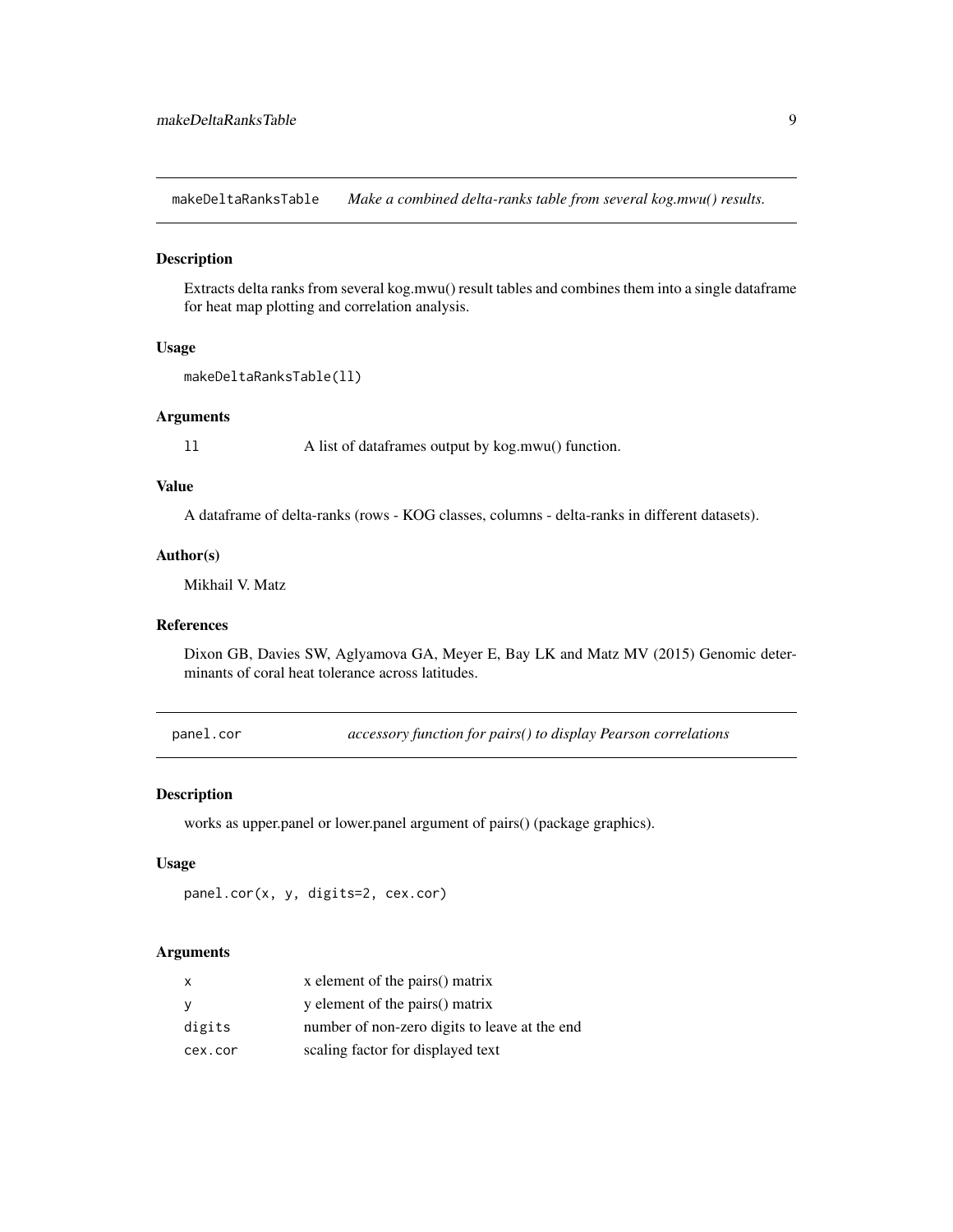# References

cannibalized from an example in ?pairs (package graphics)

panel.cor.pval *accessory function for pairs() to display pvalue of the Pearson correlation*

# Description

works as upper.panel or lower.panel argument of pairs() (package graphics). Displays pvalues better than 0.1.

# Usage

```
panel.cor.pval(x, y, digits = 2, cex.cor, p.cut=0.1)
```
# Arguments

| x       | x element of the pairs() matrix               |
|---------|-----------------------------------------------|
| У       | y element of the pairs() matrix               |
| digits  | number of non-zero digits to leave at the end |
| cex.cor | scaling factor for displayed text             |
| p.cut   | p-value cutoff                                |

# References

cannibalized from an example in ?pairs (package graphics)

<span id="page-9-0"></span>